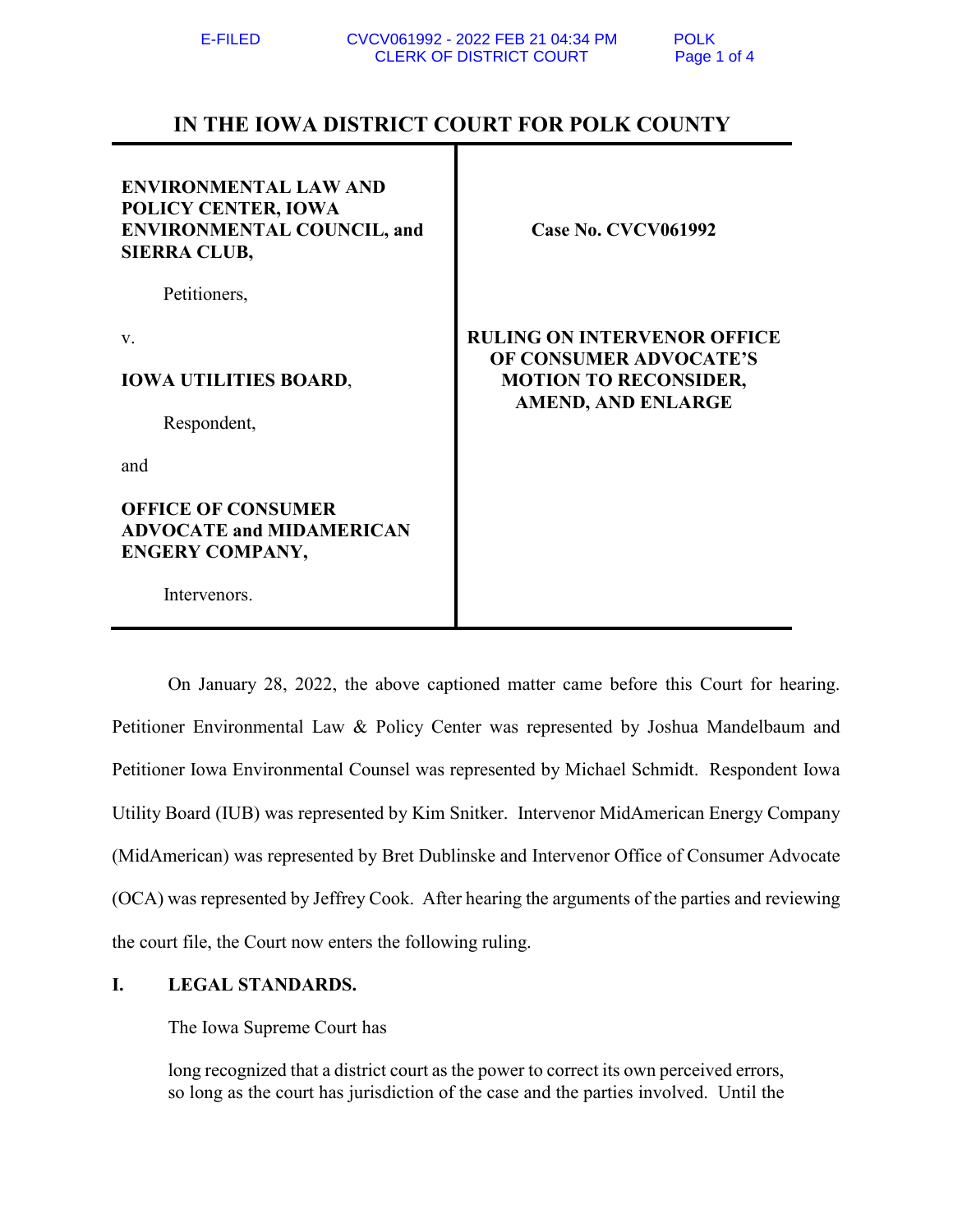district court has rendered a final order or decree, it has the power to correct any of the rulings, orders, or partial summary judgments it has entered.

*Carrol v. Martir,* 610 N.W.2d 850, 857 (Iowa 2000) (internal quotations and citations omitted).

### **II. MERITS.**

OCA contends this Court erred in its December 7, 2021 Ruling denying the Petition for Judicial Review. *See Env't Law and Pol'y Ctr. v. Iowa Utils. Bd.,* CVCV061992, Court's Ruling on Petition for Judicial Review (Polk Cnty. Dist. Ct., Dec. 7, 2021). More specifically, it contends this Court did not take into account the Iowa Legislature's intent that the Emissions Plan and Budget (EPB) be a collaborative process under Iowa Code section 476.6(19)(a), with the OCA as a required party. OCA further contends the Court's interpretation of section 476.6(19) results in excluding OCA from the EPB collaborative process, which is in conflict with the language of the statute.

 In the Court's December 7 Ruling, it specifically found that OCA is a required party in the EPB process under Iowa Code section 476.6(19)(a)(3) and as such it was allowed to file evidence. *Id.* at \*2. The Court found that OCA filed statements, initial testimony, and exhibits in the process on December 17, 2020, as well as additional supplemental testimony and exhibits throughout the pendency of the case. *Id.* at \*3. OCA also filed direct testimony with IUB on December 17, 2020 and reply testimony on January 21, 2021. *Id.* at \*4. This Court also noted the "Joint Motion and Non-Unanimous Settlement Agreement" between MidAmerican and OCA, requesting the IUB issue an order approving the settlement agreement. *Id.* It found that IUB admitted into the record all evidence filed in the EPB docket. *Id.* at 5. Finally, the Court specifically noted OCA witness Scott Bents's direct testimony.

A contested case hearing does contemplate submission of evidence by parties. *See* Iowa Code § 17A.12(4). The Court concludes OCA did in fact file evidence regarding MidAmerican's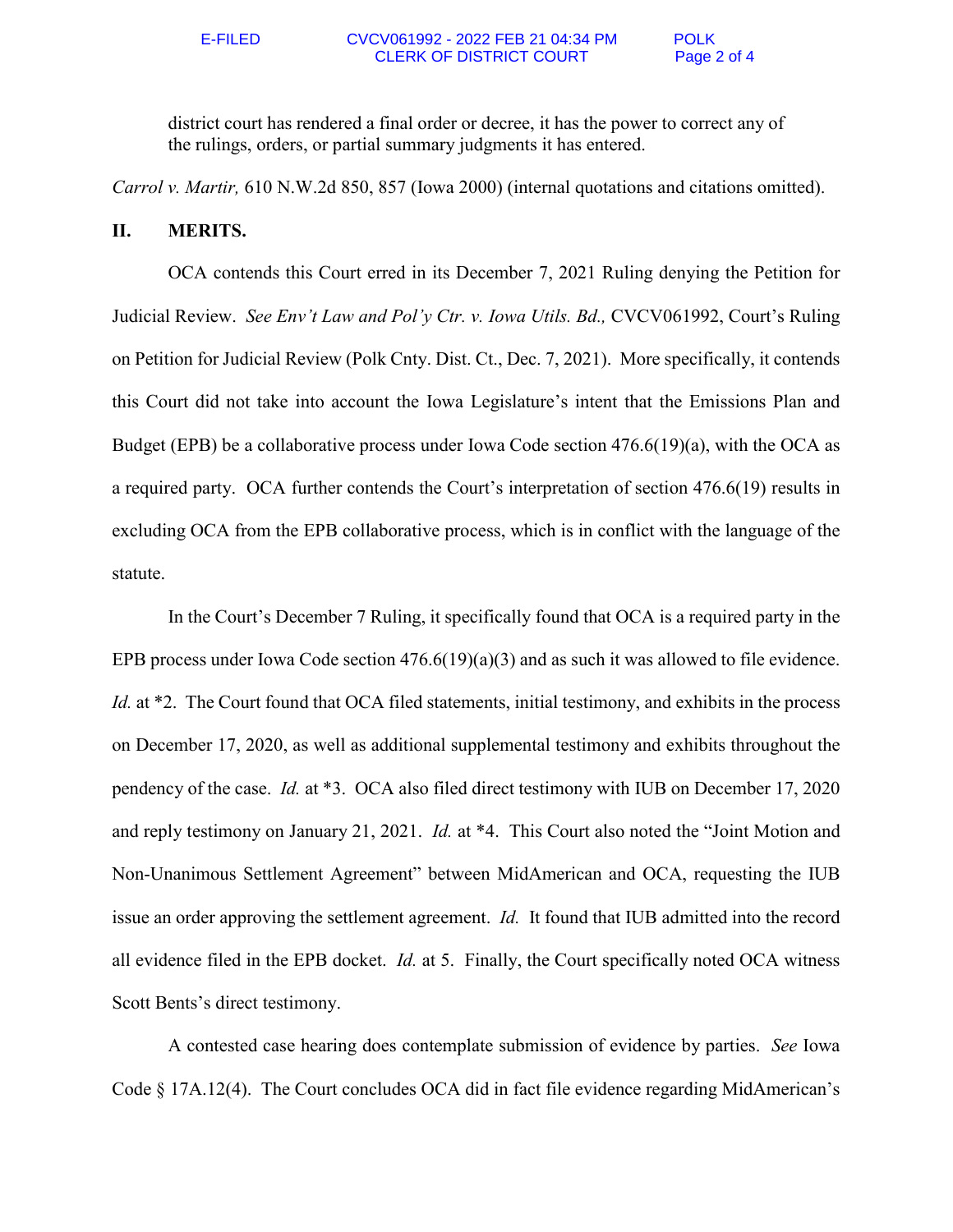### E-FILED CVCV061992 - 2022 FEB 21 04:34 PM POLK CLERK OF DISTRICT COURT Page 3 of 4

2020 EPB and the IUB explicitly considered OCA's testimony and evidence. It can and did participate in the EPB process in a collaborative way in that it was able to present evidence, challenge evidence and assertions, engage in discovery, and otherwise fully participate in the contested case. The Court affirms its prior conclusion that the IUB correctly determined some of this evidence was outside the scope of the EAB proceedings because the IUB was not required under the provisions of Iowa Code section 476.6(19) to address evidence regarding least-cost options for emissions controls. The fact some of the evidence OCA wanted to have considered ultimately was not considered because it was outside the scope of this process, or that OCA did not ultimately prevail on its arguments, does not in any way equate to it being excluded from the EPB process. It was allowed to participate in every way contemplated by the legislature. Finally, the Court reiterates its prior determination that OCA has not been substantially prejudiced in this process as it will have the ability to represent its constituents in the separate docket opened by the IUB under Iowa Code sections 476.6(12) and (16). *See Env't Law and Pol'y Ctr. v. Iowa Utils. Bd.,* CVCV061992, Court's Ruling on Petition for Judicial Review, \*13-14 (Polk Cnty. Dist. Ct., Dec. 7, 2021). Reversal of final agency action is only required where the "substantial rights of the person seeking judicial relief has been prejudiced." Iowa Code § 17A.19(10).

### **III. CONCLUSION.**

After again considering OCA's arguments and for all of the reasons set forth above, the Court affirms its prior Ruling on the Petition for Judicial Review. Intervenor OCA's Motion to Reconsider, Amend, and Enlarge is **DENIED.**